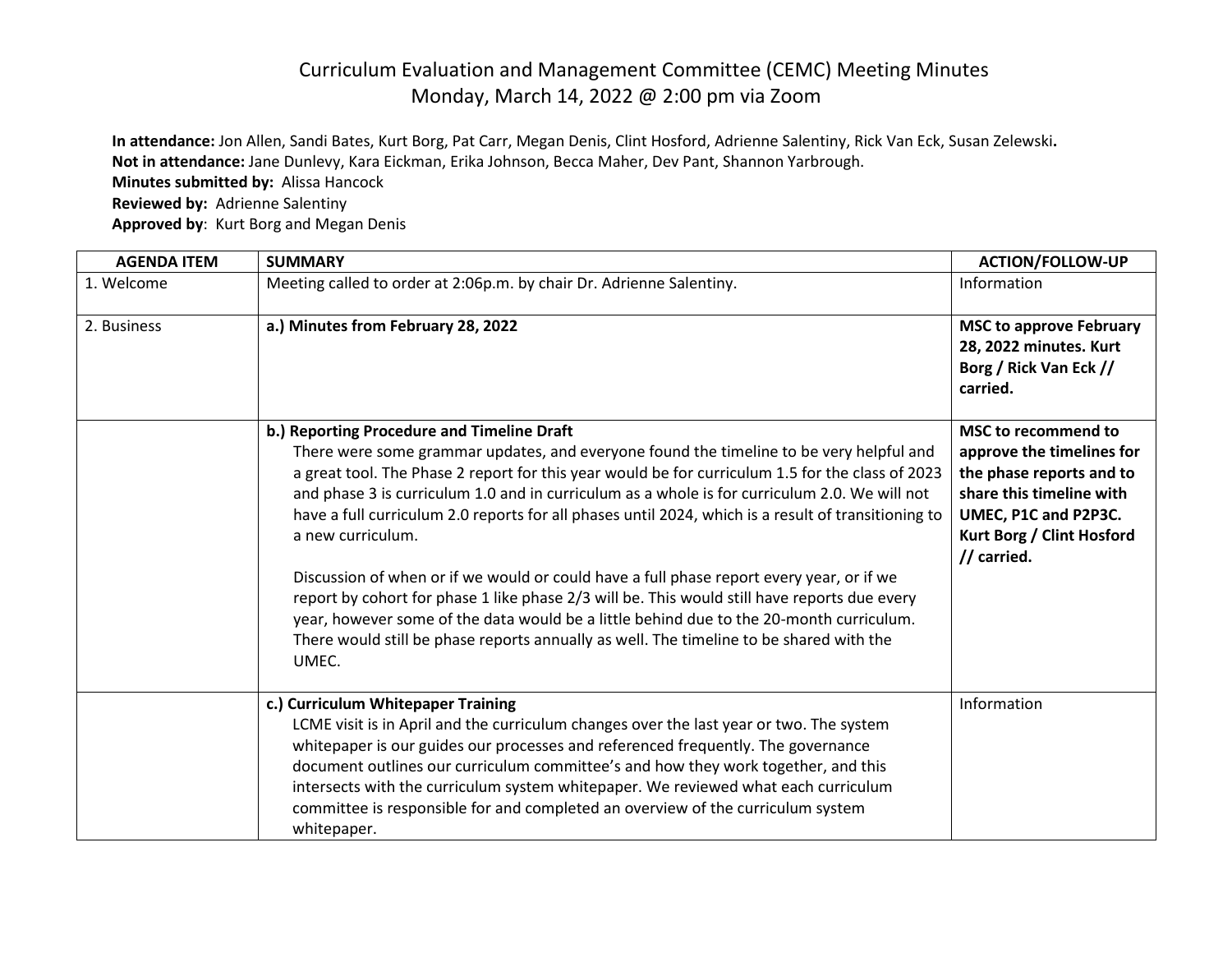| Program outcomes are also called the domains/competencies and are at the top of our<br>curriculum. Program outcomes also inform the design process and lives in the curriculum<br>database (Leo).                                                                                                                                                                                                                                                                                                                                                          |  |
|------------------------------------------------------------------------------------------------------------------------------------------------------------------------------------------------------------------------------------------------------------------------------------------------------------------------------------------------------------------------------------------------------------------------------------------------------------------------------------------------------------------------------------------------------------|--|
| Reviewed the tools and processes we use to evaluate the curriculum. Linking helps us know<br>how the students are performing and are meeting our program outcomes through the<br>objectives. How did we ensure our curriculum 2.0 was linked? We started with our existing<br>objectives and design teams chose the objectives that they though their unit would cover.<br>Because we already had the objective linked to the domains/competencies and realized<br>there were objectives missing, so they created new ones and they were approved by UMEC. |  |
| Mapping is the content/topic mapped in curriculum and in phase 2/3 they are linked to<br>clerkships because they do not have individual events like we have in phase 1. For Phase 1<br>we are currently asking faculty for 5 keywords and the librarians are mapping them to the<br>Controlled Vocabulary list. For Phase 2, the Assistant Dean of Phase 2/3 does the initial<br>mapping for each clerkship and then the Clerkship Directors do review and approve the<br>mapping.                                                                         |  |
| The mapping process. Becca Maher can search a term and she provide the report for that<br>term. The librarians can also look at the Controlled Vocabulary list to see what word would<br>be the best match the key topics faculty provide.                                                                                                                                                                                                                                                                                                                 |  |
| Horizontal integration in the courses being taught in all phases, i.e.: IPHC. Vertical integration<br>is the disciplines covered across all phases. Vertical is not reported in the phase reports<br>because you cannot see the proportion across all phases, so it is only reported in the<br>Curriculum as a Whole report.                                                                                                                                                                                                                               |  |
| Leo is the curriculum management system and also our Learning Management System. It is<br>good to have both, because we need to use both to evaluate the curriculum and see the gaps<br>and areas for improvement that is needed.                                                                                                                                                                                                                                                                                                                          |  |